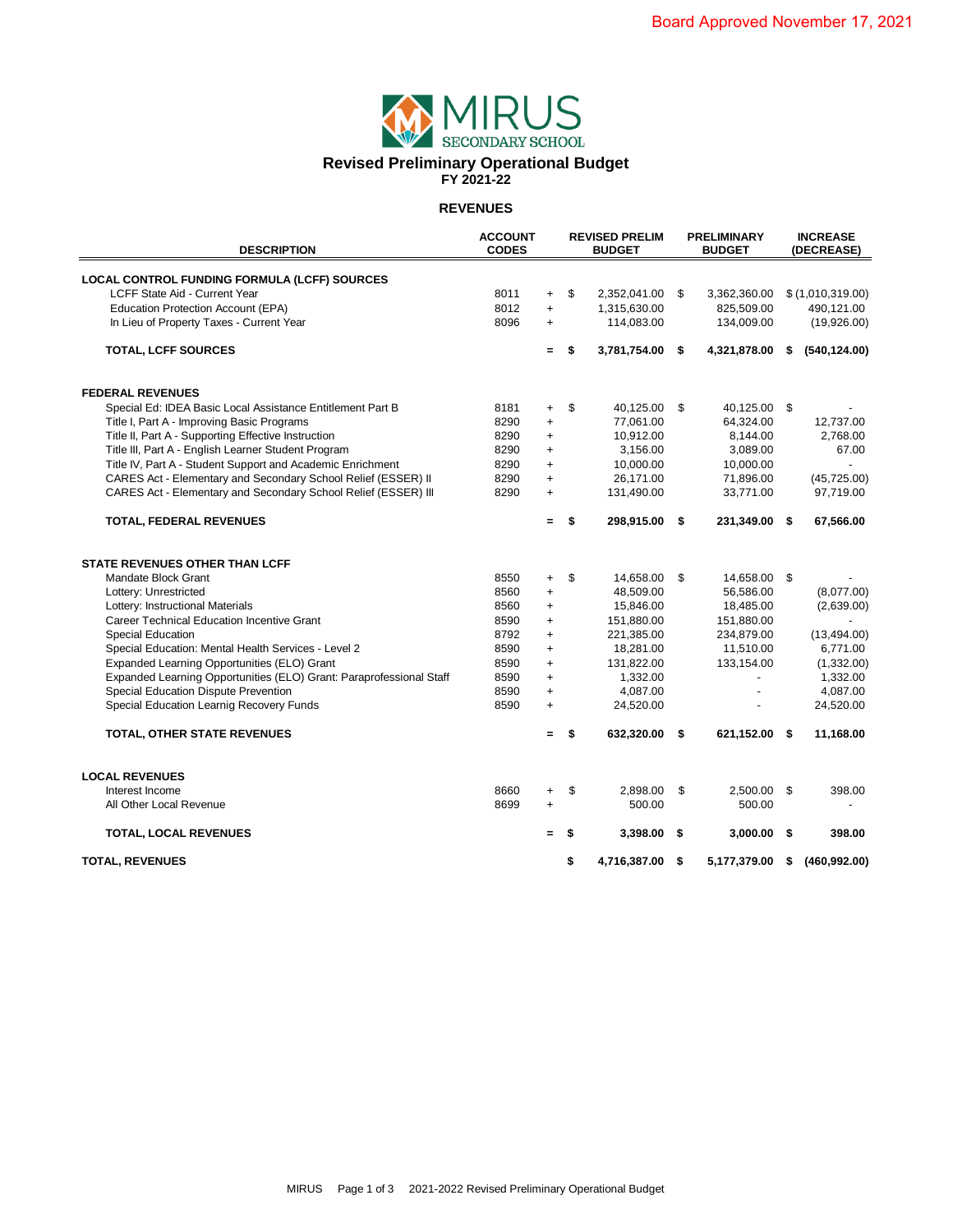

#### **Revised Preliminary Operational Budget FY 2021-22**

## **EXPENDITURES**

|                                                      | <b>ACCOUNT</b> | <b>REVISED PRELIM</b> |               |              |    | <b>PRELIMINARY</b> | <b>INCREASE</b>   |                  |  |
|------------------------------------------------------|----------------|-----------------------|---------------|--------------|----|--------------------|-------------------|------------------|--|
| <b>DESCRIPTION</b>                                   | <b>CODES</b>   |                       | <b>BUDGET</b> |              |    | <b>BUDGET</b>      | <b>(DECREASE)</b> |                  |  |
|                                                      |                |                       |               |              |    |                    |                   |                  |  |
| <b>CERTIFICATED SALARIES</b>                         |                |                       |               |              |    |                    |                   |                  |  |
| <b>Certificated Teachers' Salaries</b>               | 1100           | $\ddot{}$             | \$            | 1,313,367.00 | \$ | 1,485,480.00       |                   | \$(172, 113.00)  |  |
| <b>Certificated Pupil Support Salaries</b>           | 1200           | $+$                   |               | 135,129.00   |    | 106,153.00         |                   | 28,976.00        |  |
| Certificated Supervisors' & Administrators' Salaries | 1300           | $+$                   |               | 259,025.00   |    | 196,961.00         |                   | 62,064.00        |  |
| <b>Other Certificated Salaries</b>                   | 1900           | $\ddot{}$             |               | 141,162.00   |    | 213,532.00         |                   | (72, 370.00)     |  |
| <b>TOTAL, CERTIFICATED SALARIES</b>                  |                | $=$                   | \$            | 1,848,683.00 | \$ | 2,002,126.00       |                   | \$ (153, 443.00) |  |
| <b>CLASSIFIED SALARIES</b>                           |                |                       |               |              |    |                    |                   |                  |  |
| <b>Classified Instructional Salaries</b>             | 2100           | $\ddot{}$             | \$            | 16,555.00    | \$ | 30,413.00          | \$                | (13,858.00)      |  |
| <b>Classified Support Salaries</b>                   | 2200           | $\ddot{}$             |               |              |    | 78,775.00          |                   | (78, 775.00)     |  |
| Classified Supervisors' & Administrators' Salaries   | 2300           | $+$                   |               | 61,775.00    |    |                    |                   | 61,775.00        |  |
| Clerical, Technical and Office Staff Salaries        | 2400           | $\ddot{}$             |               | 111,928.00   |    | 107,394.00         |                   | 4,534.00         |  |
| <b>TOTAL, CLASSIFIED SALARIES</b>                    |                | $=$                   | \$            | 190,258.00   | \$ | 216,582.00         | S                 | (26, 324.00)     |  |
| <b>EMPLOYEE BENEFITS</b>                             |                |                       |               |              |    |                    |                   |                  |  |
| <b>STRS Retirement</b>                               | 3100           | $\ddot{}$             | \$            | 323,248.00   | \$ | 352,089.00         | \$                | (28, 841.00)     |  |
| Social Security/Medicare                             | 3300           | $\ddot{}$             |               | 37,569.00    |    | 40,715.00          |                   | (3, 146.00)      |  |
| Health and Welfare                                   | 3400           | $+$                   |               | 496,580.00   |    | 576,219.00         |                   | (79, 639.00)     |  |
| Unemployment Insurance                               | 3500           | $\ddot{}$             |               | 10,195.00    |    | 27,290.00          |                   | (17,095.00)      |  |
| <b>Workers Compensation</b>                          | 3600           | $\ddot{}$             |               | 24,884.00    |    | 27,068.00          |                   | (2, 184.00)      |  |
| <b>TOTAL, EMPLOYEE BENEFITS</b>                      |                | $=$                   | S             | 892,476.00   | \$ | 1,023,381.00       |                   | \$(130,905.00)   |  |
| <b>TOTAL, PERSONNEL COST</b>                         |                |                       | \$            | 2,931,417.00 | S  | 3,242,089.00       |                   | \$ (310,672.00)  |  |